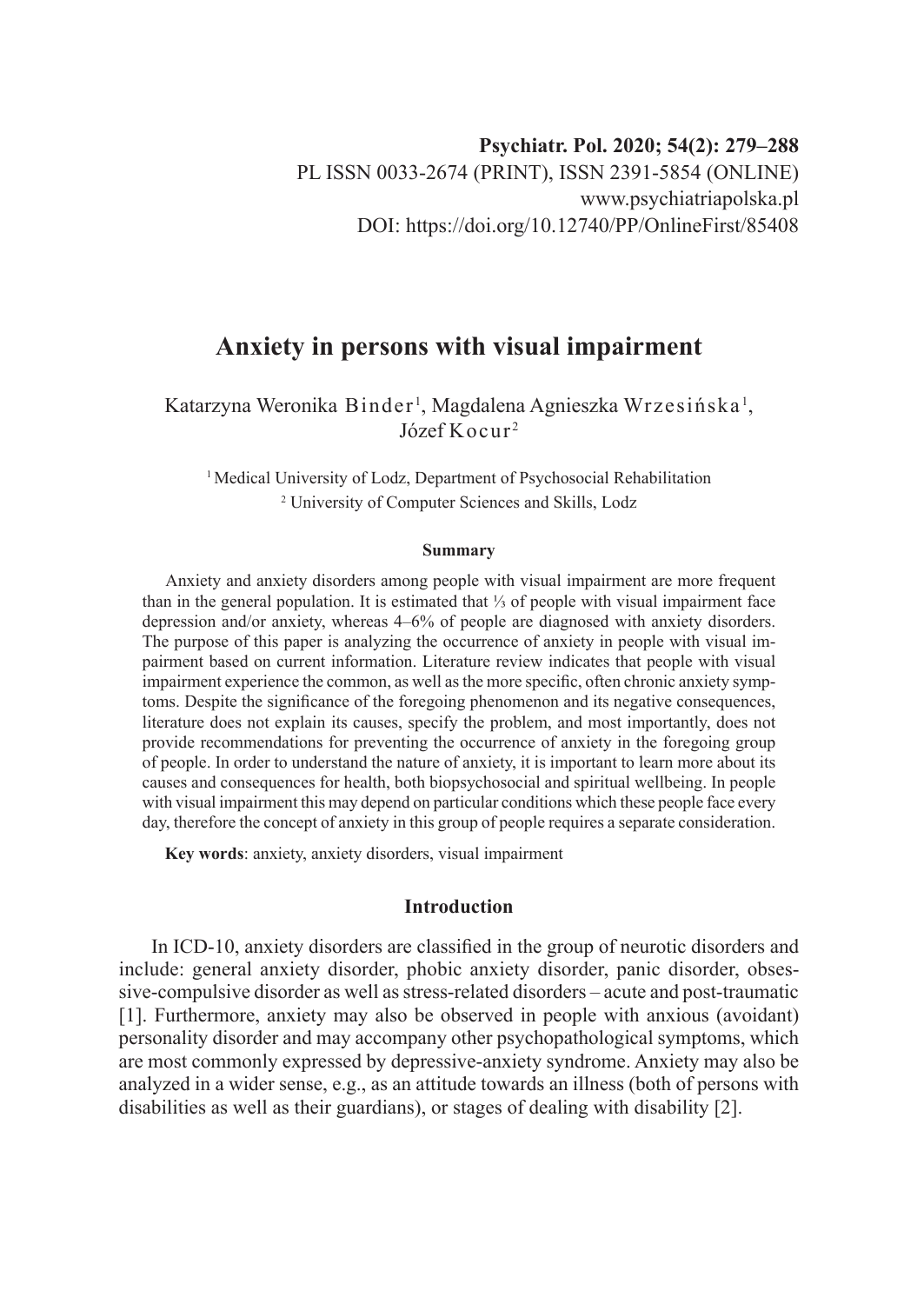The International Classification of Functioning, Disability and Health (ICF) describes the vision function as a sensual function used to experience the world and form, size, shape, and color of the visual stimulus. People with visual impairment are a heterogeneous group, which results from the diverse period of the occurrence of visual impairment, its causes, severity, and scope [3].

As estimated by statistical analysis, in 2015 there were over 34 million of blind people worldwide, over 24 million had severe visual impairment, 214 million – moderate and 663 million had mild visual impairment. Vision loss is the third cause of disability, right after anemia and hearing impairment; in terms of vision deficits, the index of years lived with disability is significantly lower than that associated with anxiety disorders [4]. Meta-analyses allow us to predict that by 2050 the number of people with myopia, which is the main cause of visual impairment, will increase and include over a half of the general population [5]. According to the Central Statistical Office, over 60,000 Poles over 15 are people with visual impairment [6].

## **The prevalence of anxiety and anxiety disorders among people with visual impairment**

It has been indicated that people with visual impairment experience higher level of anxiety than people without disabilities [7, 8]. It is estimated that one third of people with visual impairment face depression and/or anxiety, whereas 4–6 % of people are diagnosed with anxiety disorders. It has been shown that during the last four weeks 15.6% of people with visual impairment expressed anxiety symptoms, as compared to 10.7% of people without visual deficits. The above-mentioned research shows that both the subthreshold symptoms, which do not comply with the diagnostic criteria, as well as those which help in diagnosing depression or anxiety disorders, are a significant health problem mainly of the elderly people with visual impairment [9]. Other research has revealed this symptom in over 30.1% of elderly people with age-related macular degeneration (AMD) [10]. Van der Aa et al. [11] confirmed the occurrence of panic anxiety without agoraphobia during the last month in 0.16% of people with visual dysfunctions and with coexisting agoraphobic symptoms among 0.33%. On the other hand, the prevalence of agoraphobia without panic was observed in 4.2% and social phobia in 2.4% of people in this group. General anxiety disorder within the last six months was observed in 1.8% of people with visual dysfunctions [11].

Research conducted in Korea among people with anophthalmia showed that anxiety disorders occur in about 30% of subjects [12], while in Japan such disorders occur in almost 26% of people with high myopia [13]. According to the authors, high myopia is very often present in the patients' productive age, has greater influence on social functioning and is a more significant burden to families and the society than AMD or glaucoma. Cataract surgery is described as a factor which is significantly associated with the occurrence of anxiety disorders because, in the case of high myopia, cataract surgeries are performed in a younger age not only to treat the cataract itself, but also to decrease the increasing fear of the progression of myopia. It has also been determined that depression and anxiety disorders in people with high myopia are more frequent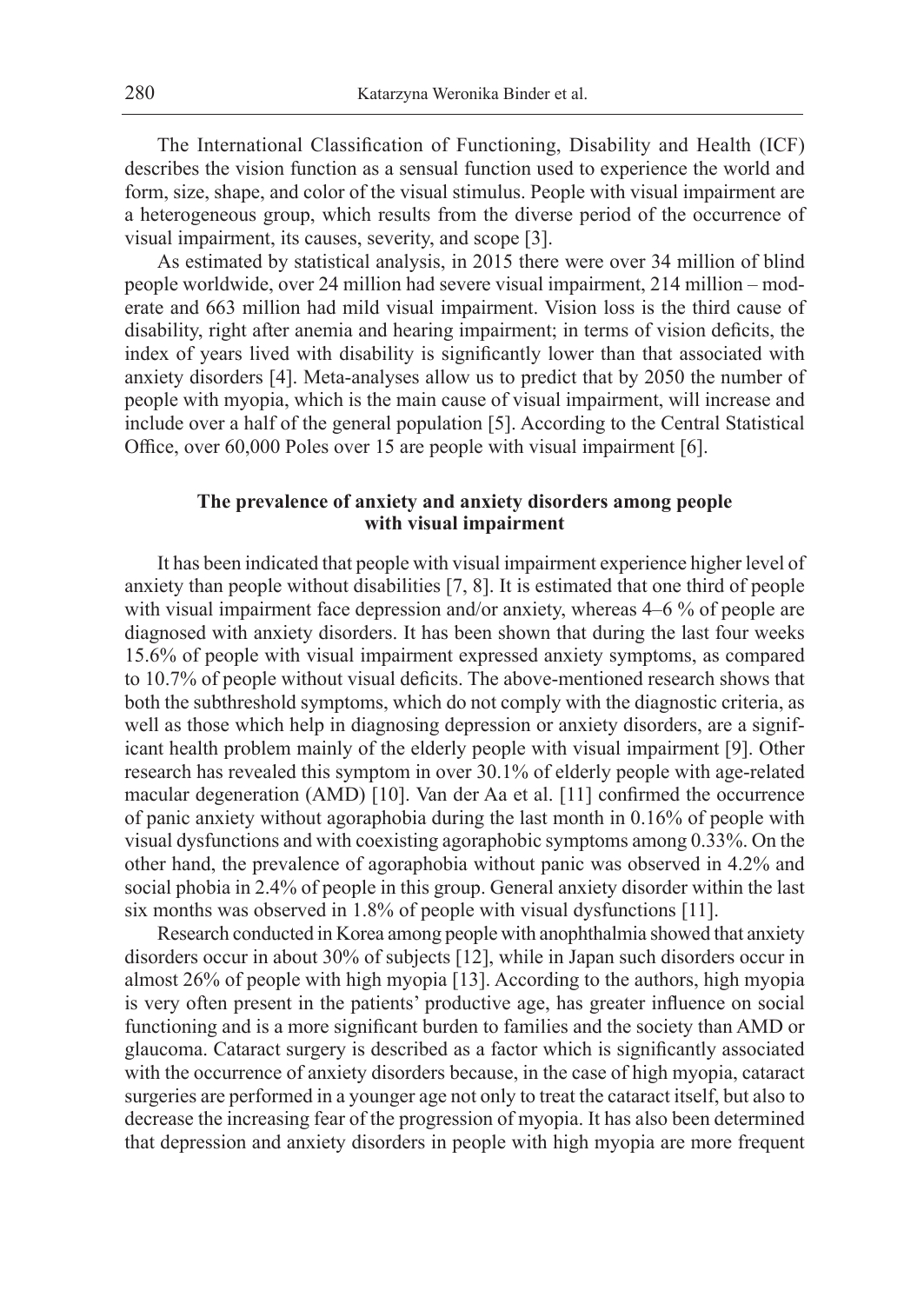than in the general population, but are less frequent than in people with life-threatening [13] or other chronic diseases [14].

## **Factors associated with the occurrence of anxiety in the case of visual impairment**

Anxiety is one of psychological consequences of the loss of vision. Literature emphasizes the fact that psychological reactions to such stressful situation may depend on, e.g., the age in which the dysfunction occurred, its influence on everyday functioning, the system of formal and informal support as well as the used adaptive strategies [15]. Reports confirm that people who lost sight before they turned 12 present a higher level of anxiety than those who lost their vision later in life [16]. Research conducted among Japanese massage practitioners with visual dysfunction shows that the level of anxiety decreased with age. It was also shown that marriage was among the protective factors and that high anxiety levels were associated with the tendency to repress emotions. It has also been reported that trait anxiety correlates positively with helplessness and daily hassles, and a negatively with self-assessment and perceived emotional support [17].

Research conducted on people with AMD shows that loss of vision in one eye and an accompanying fear of losing vision in the second eye may be more stressful than losing vision in both eyes [18]. Similarly, higher psychological costs (including higher level of anxiety and lower quality of life) are observed with a milder vision loss [17, 19]. This is probably due to a constant fear of further deterioration of eyesight in people with moderate disability, whereas people with a more severe deficit are more likely to accept the disability more quickly [17]. Furthermore, people with a moderate deficit experience difficulties in interpersonal communication, while their disability is invisible to others. Therefore they are expected to communicate in a manner typical for a healthy person, and the need to meet this expectation often has a negative influence on their mental condition [17].

#### **The process of acquisition and acceptance of disability vs. anxiety**

According to Stelter [20], people with disabilities may suffer from the so-called total suffering, which includes physical, emotional, social, and spiritual suffering. Spiritual pain is expressed in the fear about the future and in existential anxiety. Emotional suffering is associated with fear of pain and the feeling of danger resulting from the different appearance and functioning. Finally, anxiety is one of the responses to physical suffering, pain and their consequences as well as to the difficulties in social life [20].

Vision loss is a traumatic experience [21] which forces a person to adapt to the new situation, to reformulate their life plans and find their place in a new social group (transfer from the group of physically fit people to a group of people with disability). According to the suspension theory, this situation is related to the inconsistency between the image of oneself, the vision of one's life and the present situation; it distorts the image of the future and undermines the sense of any future decision made. This leads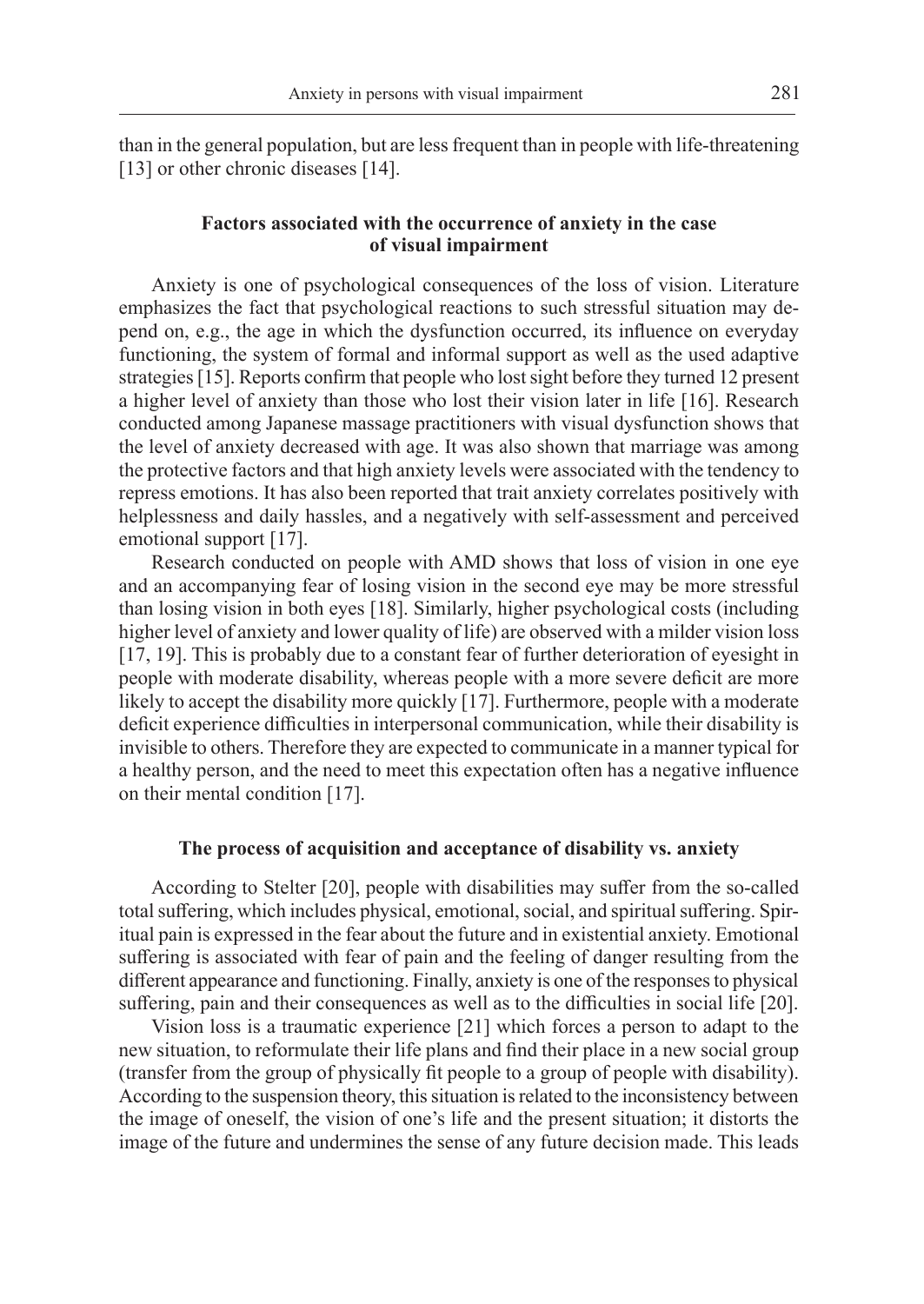to anxiety, resentment and anger. The concept assumes that disability may be a turning point in a person's life and have a developmental meaning, however, the foregoing suspension condition may, according to the author, last even a few years [22].

The process of gradual deterioration of vision until a complete loss of vision in one eye, together with an emotional condition including anxiety, is described by Sacks [23] based on own experience. In his case, anxiety associated with vision impairment was intensified by melanoma diagnosis and fear for his own life. On the other hand, the following situation presents fear of a 5-year-old boy after losing his sight (i.e., in the initial stage of adaptation to disability, in the so-called shock stage): "I noticed a change after breakfast, I could not see almost anything. When I came closer, I could distinguish the blue color of the door between the kitchen and the room. I got scared. I started to cry. I hugged my mom and couldn't say a word. Finally, I managed to say: Mommy! I can't see… I stood there silent, scared of my mom's tears and sadness, and afraid of going to the hospital again. This feeling of fear was overwhelming, I couldn't even cry from fear" [24, p. 61]. In the first stage of disability, anxiety is one of the most common emotions. It may be caused by the perception of the current situation and may include the method of treatment, fear of the hospital, deprivation, separation from family. In situation when disability is acquired gradually, distress, the feeling of danger and anxiety may occur after some time, when the symptoms are more noticeable and troublesome. The risk of fear of further loss of fitness increases with increasing severity of disability and becomes a constant element of the child's emotionality together with periods of hope of recovery. The next danger is fear of being rejected by others.

The next stage of adaptation to disability, specified as the stage of learning about one's limitations or the depression stage, starts with the analysis of own situation and with an attempt to understand the consequences. In terms of emotional experience, a person may still experience anxiety associated with the need of taking certain actions in different conditions (e.g., fear of moving around). This is intensified by initial failures. In the next stages – an attempt to live with the disability and adapting to it – we may observe a change in psychosocial functioning and the perception of one's current situation; anxiety decreases. However there is a risk of crisis, e.g., in the maturation period, associated with shaping one's future, choosing a career, entering into a relationship [24].

### **Specificity of anxiety experienced by people with visual impairment**

Fears experienced by people with visual impairment, apart from the most common ones, may also include fear of moving around on an unknown territory [25], fear of falling [26], or fear of staying in particular places or situations (e.g., in a bus, in a crowd, public speaking or eating with others), which was described by van der Aa et al. [9] in relation to the elderly people with visual deficits. Limitations resulting from visual dysfunctions together with an actual or anticipated lack of adapting the school or workplace to the needs of the disabled raise fear of undertaking educational or occupational activity [25]. Furthermore, reports have described anxiety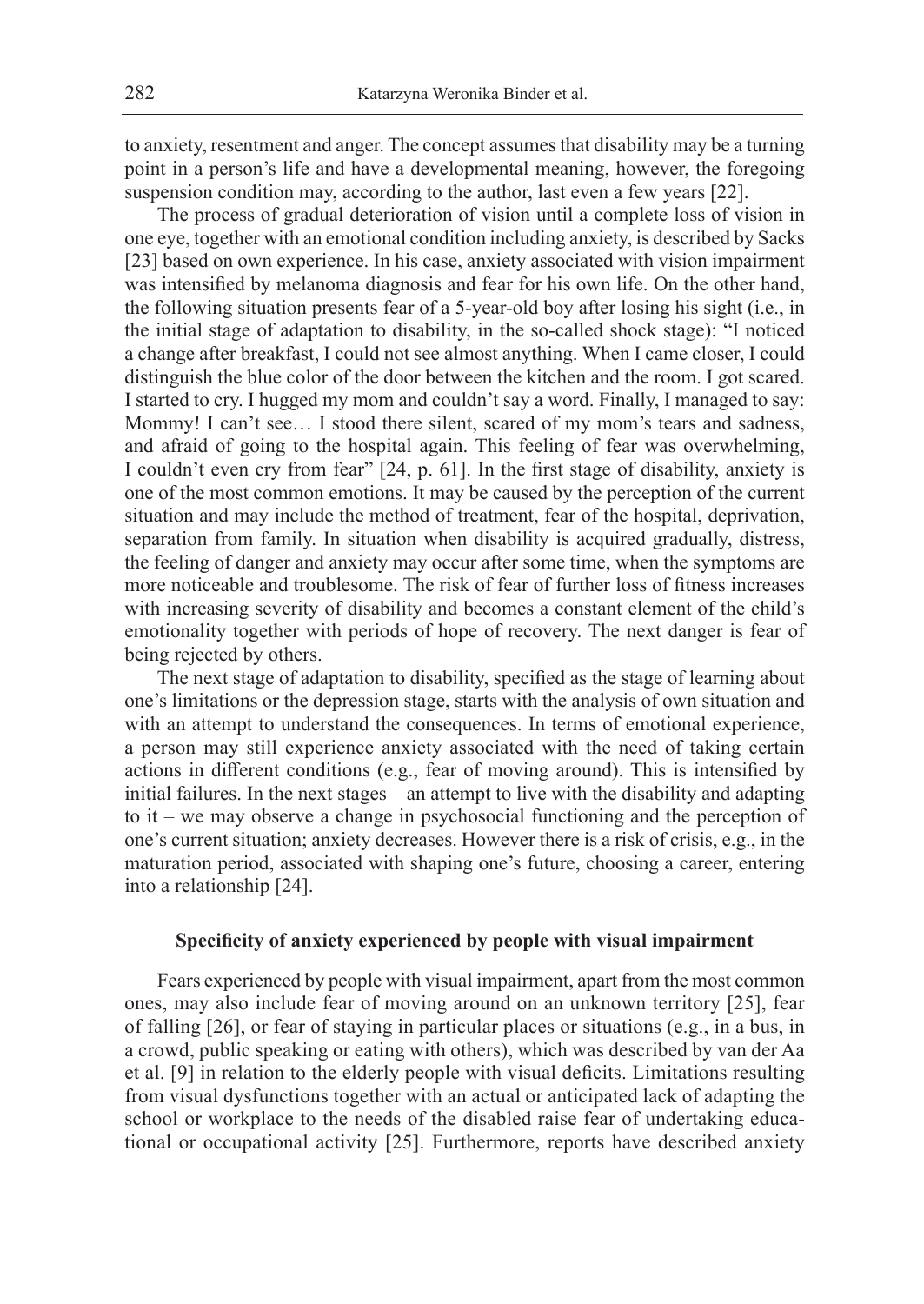experienced by people with visual deficit in a relationship with a person without disability [27, 28].

Literature describes characteristic personality features of people with primary glaucoma, which include unspecified or specific anxiety associated with staying at home and with the disease process. Based on the personality determinants, primary glaucoma is described as a psychosomatic disease [29].

Visual impairment may be associated with the occurrence of secondary disorders, such as Charles Bonnet syndrome, which affects approx. 12% of older people with visual deficits and is manifested by hallucinations of different form and intensity. Their forms may be so terrifying and troublesome that people suffering from them experience anxiety, and then fear of their own mental health [30].

### **Consequences of anxiety associated with visual impairment**

Czerwińska [25], in her paper on people losing their eyesight, states that increasing changes and their influence on the functioning of a given person make it difficult to conduct an adequate evaluation of a person's own potential. As a result of fear of losing one's eyesight, a person may adopt an extremely defensive attitude, where a person is extremely cautious and does not undertake any new challenges or, on the contrary – a person behaves in a risky way with the hope of improving his/her vision, which is closely connected to defensive mechanisms of denial and repression [31].

Anxiety disorders are the major risk factor (before a decreasing vision in the better eye and depression) which decreases the quality of life associated with vision in people with high myopia [13]. A similar influence has been confirmed with the co-existence of depression in people with chronic ophthalmic diseases, such as AMD and glaucoma [10, 32, 33]. This dependence may be examined in two ways – low quality of life caused by visual disorders leads to mental disorders, and, on the other hand, mental disorders caused by vision deficits decrease the quality of life [13].

## **Interventions associated with reduction of anxiety among people with visual impairment presented in the literature**

Yokoi et al. [13] believe that early detection of mental disorders in patients with high myopia may have a positive influence on the health-related quality of life. Based on the conducted research, the authors recommended using two statements as a method of screening for anxiety disorders. They are derived from the Hospital Anxiety and Depression Scale (HAD-S) and read as follows: "I can sit at ease and feel relaxed" and "I get sudden feelings of panic".

Mental condition of people with health difficulties is closely related to their functioning in the society. Van der Aa et al. [11] conducted a meta-analysis on the influence of psychosocial intervention on improving mental condition, also in terms of anxiety of the person with visual impairment. Observations on visual impairment led to the development of an Israeli program aimed at supporting grandmothers and grandfathers with visual impairment worried about their contact with grandchildren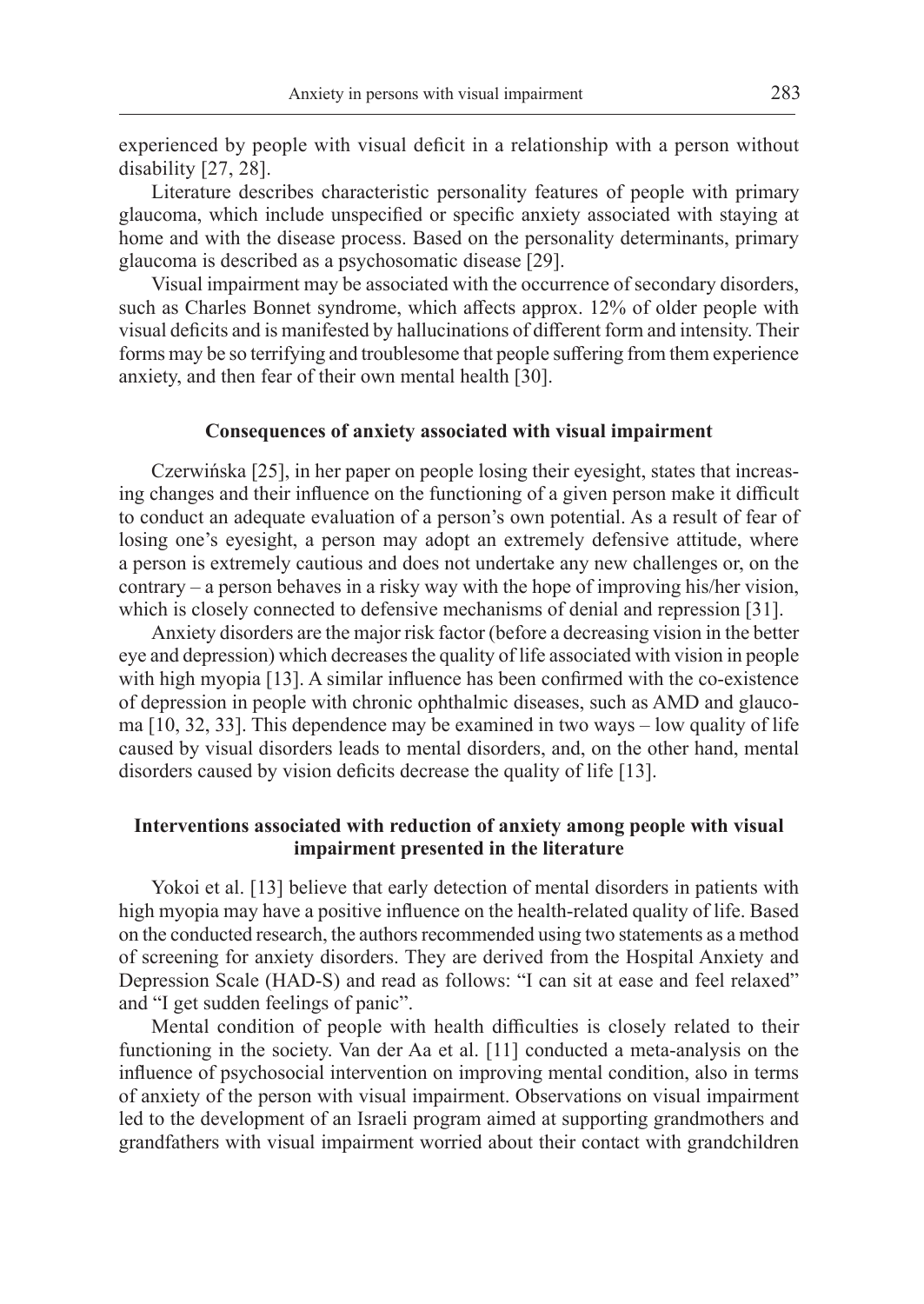[34]. Due to a negative influence of difficulties in communication on the mental condition of people with visual impairment, there is a need to develop specific skills in this area [17]. Sun et al. [29] described a positive impact of psychological therapy and participation in supportive groups on the emotional condition and quality of life of people with primary glaucoma, whereas Ueda and Tsuda [35] recommend group work with individual cognitive therapy to decrease distress, including tension and anxiety in people with acquired visual impairment. Applying of a 20-week program aimed at psychosocial rehabilitation of people over 55 with vision deficits [36] led to a decrease of fear of falling due to poor eyesight, as well as general fear in the first period after the intervention. The level of the latter increased in the examination conducted after 6 months, which, according to the authors, could be caused by the winter season and suggests implementing additional reinforcing sessions.

Kucharczyk [37] emphasizes the role as well as difficulty of developing skills used to understand emotions, emotional maturity and social understanding in children with visual impairment. Acquiring those skills is made difficult by the lack of the possibility to observe and imitate others as well as by poor interpersonal relations. Therefore, children may have difficulties in describing their emotions, which leads to the need to learn how to communicate those feelings, fears and difficulties.

Van der Aa et al. [9] describes a program of gradual help in terms of depression and anxiety disorders in the elderly people with visual impairment, which engages occupational therapists, social workers and psychologists from organizations dealing with visual rehabilitation. The program, based on an individual analysis of patients' needs, included an observation period, counselling regarding self-help based on cognitive-behavioral methods, problem-solving training, and medical consultations. It was found that this form of work may reduce symtpoms of depression and anxiety disorders as well as protect against their development, and it leads to the improvement of quality of life.

Analysis of the literature shows that the highest number of interventions aimed at decreasing peoples' anxiety associated with vision deficits was conducted in people after cataract surgeries. The first report from 1981 recommended using stereo headphones with relaxing music [38]. 35 years later, there was a similar suggestion which stated that music may help decrease the perioperative anxiety [39]. Other methods included acupuncture [40] and hand massage [41]. Furthermore, attention was paid to the role of informing the patients before the surgery, educating them and planning future care [42].

### **Conclusions**

Visual impairment is associated with a high risk of different psychopathological symptoms. However, as proved by researches, there is a lack of appropriate and unique diagnostic and psychotherapeutic procedures that will provide proper functioning of persons with visual impairment already in childhood and adolescence [43].

On the basis of literature review, we can state that there is higher risk of anxiety disorders among people with visual impairment, which can have negative influence on their quality of life as well as health and social functioning. Epidemiological prognosis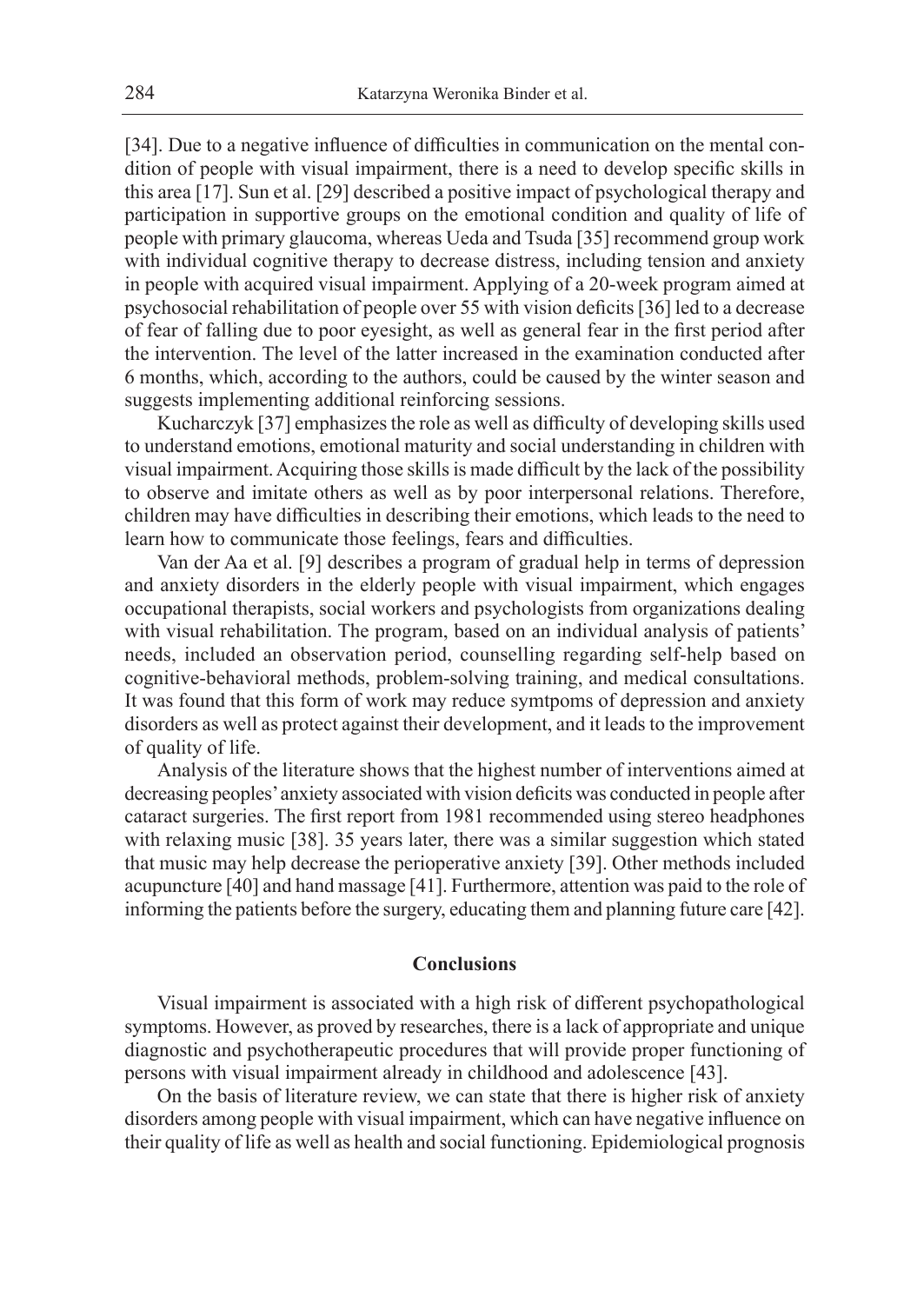that indicates rapid growth of persons with sight deficits in general population allows to predict that the number of persons with anxiety disorders will grow as well. Papers used in this publication do not exhaust the raised issue. With regard to methodological aspects, including those associated with heterogeneity of a group of people with visual impairment, not all results can be generalized. The number of publications that describe psychosocial interventions that could reduce the level of anxiety and in consequence improve the quality of life and functional efficiency of persons with sight impairment is still insufficient. Until now most of reports have been performed in a population of elderly people.

Observation of functioning of people from the discussed group and information obtained from them allow to state that solutions presented in the literature on reducing anxiety are not commonly used. On the one hand, patients focused on ophthalmologic treatment do not search for help to improve their psychological health and on the other, there is a great need to increase the awareness of this problem among ophthalmologists in order to make them pay more attention to emotional experiences of their patients that can be associated with sight deficits. In particular, it should be emphasized that a psychiatrist also plays a valid role in an interdisciplinary team responsible for psychosocial rehabilitation of a person with visual impairment. Experience shows that at different stages of psychiatric rehabilitation of blind and poor-sighted people there is a need not only for pharmacological help in the treatment of psychiatric disorders but also for psychotherapy, counselling regarding, e.g., planning life in conditions changed after the loss or deterioration of sight, motivation to benefit from existing forms of support from self-support groups and associations as well as emotional and informational support of persons from the environment. As suggested by the authors of the publication on psychosocial rehabilitation of people with vision impairment [9], providing support by psychologists and social workers can be preventive and protect against depression and anxiety disorders. However, this help is insufficient if a person already had episodes of psychiatric disorders before problems with sight. In this situation pharmacotherapy and more intensive psychiatric and psychological interventions are essential [9].

Interdisciplinary research on diagnosis, prevention and therapy of anxiety disorders among persons with visual impairment are indispensable to improve the effectiveness of work of psychiatrists, psychologists, pedagogues, and ophthalmologists. There is also a need of further development of research not only among adults and elderly people, but also in a group of children and adolescents because of small number of studies on this issue conducted so far. Development of research on this issue should bring results that will allow to work out recommendations for interdisciplinary teams in which ophthalmologists, psychiatrists, psychologists, and members of other professions will collaborate to improve the psychiatric rehabilitation among persons with visual impairment, which can have a positive influence on their quality of life and on reducing costs of healthcare.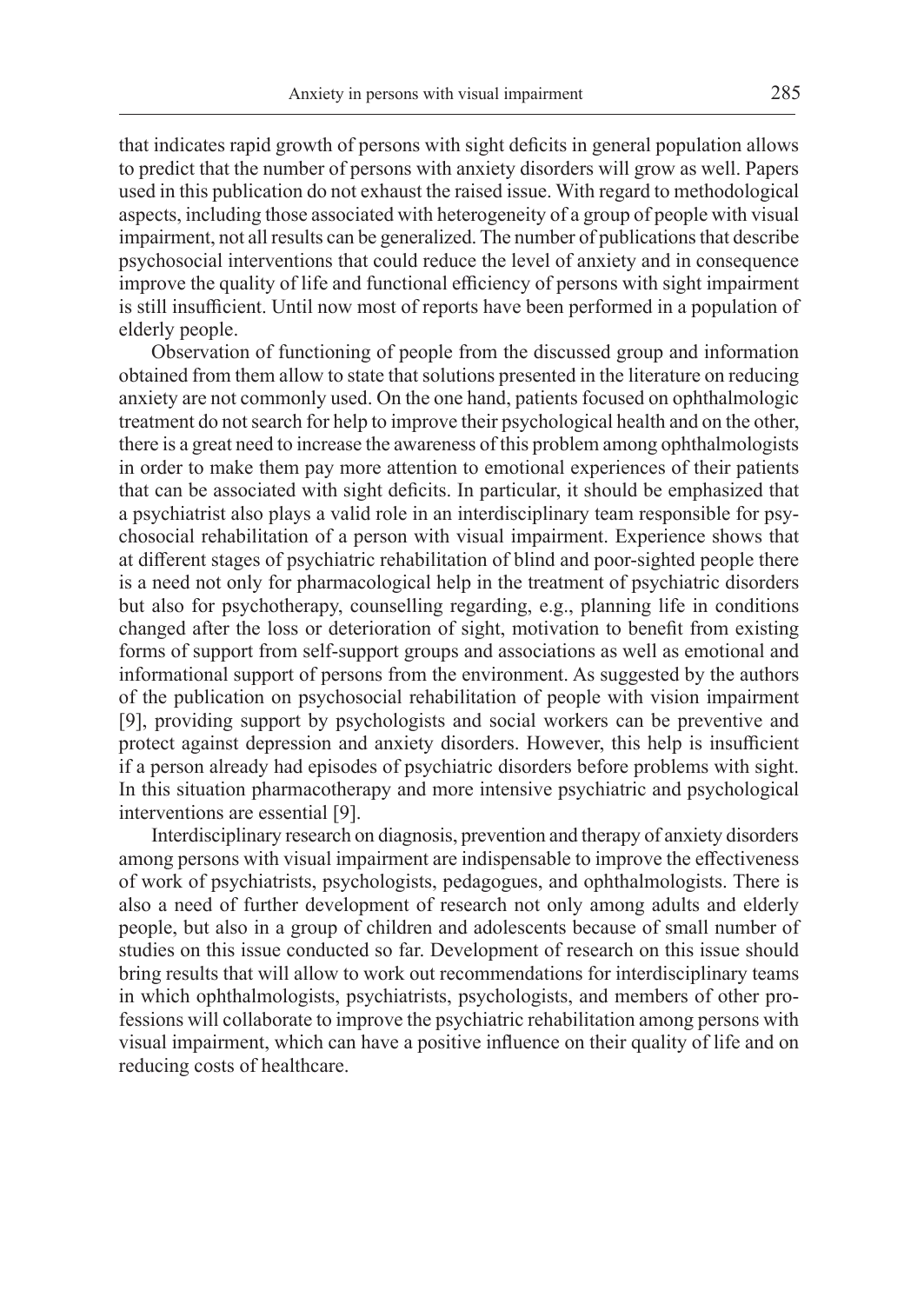## **References**

- 1. International Statistical Classification of Diseases and Related Health Problems  $10^{th}$  Revision. Centre of Health Information Systems; 2008.
- 2. Pużyński S, Wciórka J. *Klasyfikacja zaburzeń psychicznych i zaburzeń zachowania w ICD-10: opisy kliniczne i wskazówki diagnostyczne*. Krakow: University Medical Publishing House "Vesalius"; 2007.
- 3. International Classification of Functioning, Disability and Health: ICF. World Health Organization; 2009.
- 4. GBD 2015 Disease and Injury Incidence and Prevalence Collaborators. Global, regional, and national incidence, prevalence, and years lived with disability for 310 diseases and injuries, 1990–2015: A systematic analysis for the Global Burden of Disease Study 2015. Lancet. 2016; 388(10053): 1545–1602.
- 5. Holden BA, Fricke TR, Wilson DA, Jong M, Naidoo KS. et al. *Global prevalence of myopia and high myopia and temporal trends from 2000 through 2050. Ophthalmology*. 2016: 123(5): 1036–1042. Doi: 10.1016/j.ophtha.2016.01.006. [Epub 2016 Feb 11].
- 6. Partyka, O, Wysocki MJ. *Epidemiology of eye diseases and infrastructure of ophthalmology in Poland. Przegl. Epidemiol*. 2015; 69(4): 773–777.
- 7. Soubrane G, Cruess A, Lotery A, Pauleikhoff D, Monès J. et al. *Burden and health care resource utilization in neovascular age-related macular degeneration: Findings of a multicountry study*. Arch. Ophthalmol. 2007; 125(9): 1249–1254.
- 8. Kempen GI, Ballemans J, Ranchor AV, Rens van GH, Zijlstra GR. *The impact of low vision on activities of daily living, symptoms of depression, feelings of anxiety and social support in community-living older adults seeking vision rehabilitation services*. Qual. Life Res. 2012; 21(8): 1405–1411.
- 9. Aa van der HP, Rens van GH, Comijs HC, Margrain TH, Gallindo-Garre F. et al. *Stepped care for depression and anxiety in visually impaired older adults: Multicentre randomised controlled trial*. BMJ. 2015; 351: h6127.
- 10. Augustin A, Sahel JA, Bandello F, Dardennes R, Maurel F. et al. *Anxiety and depression prevalence rates in age-related macular degeneration*. Invest. Ophthalmol. Vis. Sci. 2007; 48(4): 1498–1503.
- 11. Aa van der HP, Margrain TH, Rens van GH, Heymans MW, Nispen van RM. *Psychosocial interventions to improve mental health in adults with vision impairment: Systematic review and meta-analysis*. Ophthalmic Physiol. Opt. 2016; 36(5): 584–606.
- 12. Ahn JM, Lee SY, Yoon JS. *Health-related quality of life and emotional status of anophthalmic patients in Korea*. Am. J. Ophthalmol. 2010; 149(6): 1005–1011.
- 13. Yokoi T, Moriyama M, Hayashi K, Shimada N, Tomita M. et al. *Predictive factors for comorbid psychiatric disorders and their impact on vision-related quality of life in patients with high myopia*. Int. Ophthalmol. 2014; 34(2): 171–183.
- 14. Langelaan M, Boer de MR, Nispen van RMA, Wouters B, Moll AC, Rens van GH. *Impact of visual impairment on quality of life: A comparison with quality of life in the general population and with other chronic conditions*. Ophthalmic Epidemiol. 2007; 14(3): 119–126.
- 15. Bailey IL, Hall A. Visual impairment: An overview. American Foundation for the Blind; 1990.
- 16. Ray CT, Horvat M, Williams M, Blasch BB. *Clinical assessment of functional movement in adults with visual impairments*. J. Visual Impair. Blin. 2007; 101(2): 108–113.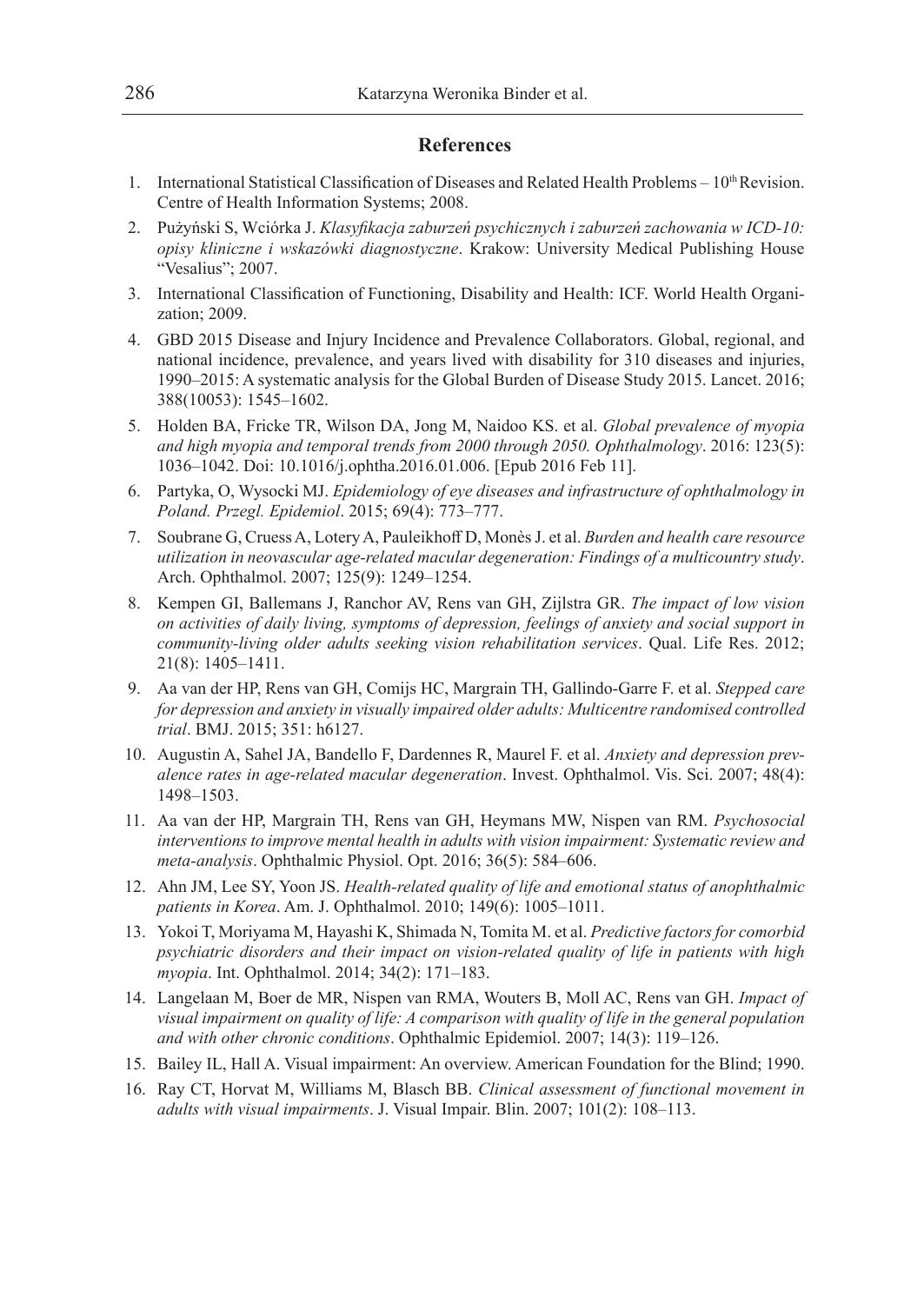- 17. Donoyama N, Munakata T. *Trait anxiety among Japanese massage practitioners with visual impairment: What is required in Japanese rehabilitation education?* British Journal of Visual Impairment. 2009; 27(1): 25–47.
- 18. Williams RA, Brody BL, Thomas RG, Kaplan RM, Brown SI. *The psychosocial impact of macular degeneration*. Arch. Ophthalmol. 1998; 116(4): 514–520.
- 19. Kilian M. *Następstwa utraty wzroku w starszym wieku. Człowiek Niepełnosprawność Społeczeństwo*. 1995; 2(12) 2010: 89–103.
- 20. Stelter Ż. *Choroba, niepełnosprawność, cierpienie oraz postawy wobec nich w teorii i badaniach*. Warsaw: The Maria Grzegorzewska University Press; 2010.
- 21. Golińska L. *Wpływ doświadczeń trwałego uszczerbku zdrowia na jakość życia*. Polskie Forum Psychologiczne. 2009; 14(1): 5–16.
- 22. Malec M. *Biograficzne uczenie się osób z nabytym stygmatem*. Wroclaw: "Atut" Publishing House; 2008.
- 23. Sacks O. *Oko umysłu.* Pozna: Zysk i S-ka Publishing House; 2011.
- 24. Kowalewski L. *Psychologiczna i społeczna sytuacja dzieci niepełnosprawnych*. In: I. Obuchowska. ed. *Dziecko niepełnosprawne w rodzinie*. Warsaw: WSIP; 1999. P. 55–100.
- 25. Czerwińska K. *Utrata wzroku w kontekście realizacji zadań rozwojowych w okresie dorosłości. Niepełnosprawność*. Dyskursy Pedagogiki Specjalnej. 2015; 17(17): 76–90.
- 26. White UE, Black AA, Wood JM, Delbaere K. *Fear of falling in vision impairment*. Optom. Vis. Sci. 2015; 92(6): 730–735.
- 27. Mądry I. *Małżeństwo a akceptacja inwalidztwa*. Szkoła Specjalna. 1988; 5: 331–338.
- 28. Łuszczynski Cz. *O łagodzeniu skutków kalectwa*. Warsaw: CRZZ Publishing Institute; 1980.
- 29. Sun W, Wu F, Kong J, Nakahara Y, Xuan D. et al. *Analysis on the psychological factors of glaucoma and the influence of the psychological therapy after the education on the glaucoma club*. Int. Eye Sci. 2012; 12(9): 1619–1622.
- 30. Teunisse RJ, Cruysberg JR, Hoefnagels WH, Kuin Y, Verbeek AL, Zitman FG. *Social and psychological characteristics of elderly visually handicapped patients with the Charles Bonnet Syndrome*. Comprehensive Psychiatry. 1999; 40(4): 315–319.
- 31. Zaorska M. *Tyflopedagog wobec problemu aktywności życiowej zawodowej i prozawodowej osób dorosłych z niepełnosprawnością wzrokową*. Torun: Educational Publishing House; 2015.
- 32. Lotery A, Xu X, Zlatava G, Loftus J. *Burden of illness, visual impairment and health resource utilisation of patients with neovascular age-related macular degeneration: Results from the UK cohort of a five-country cross-sectional study*. Br. J. Ophthalmol. 2007; 91(10): 1303–1307.
- 33. Tastan S, Iyigun E, Bayer A, Acikel C. *Anxiety, depression, and quality of life in Turkish patients with glaucoma*. Psychol. Rep. 2010; 106(2): 343–357.
- 34. Gutman, C, Jaffe K. *A group intervention for visually impaired grandparents*. Journal of Visual Impairment and Blindness. 2002; 96(10): 741–742.
- 35. Ueda Y, Tsuda A. *Differential outcomes of skill training, group counselling, and individual cognitive therapy for persons with acquired visual impairment*. Japanese Psychological Research. 2013; 55(3): 229–240.
- 36. Alma MA, Groothoff JW, Melis-Dankers BJM, Suurmeijer TPBM, Mei van der SF, Mei van der SF. *The effectiveness of a multidisciplinary group rehabilitation program on the psychosocial functioning of elderly people who are visually impaired*. Journal of Visual Impairment and Blindness. 2013; 107(1): 5–16.